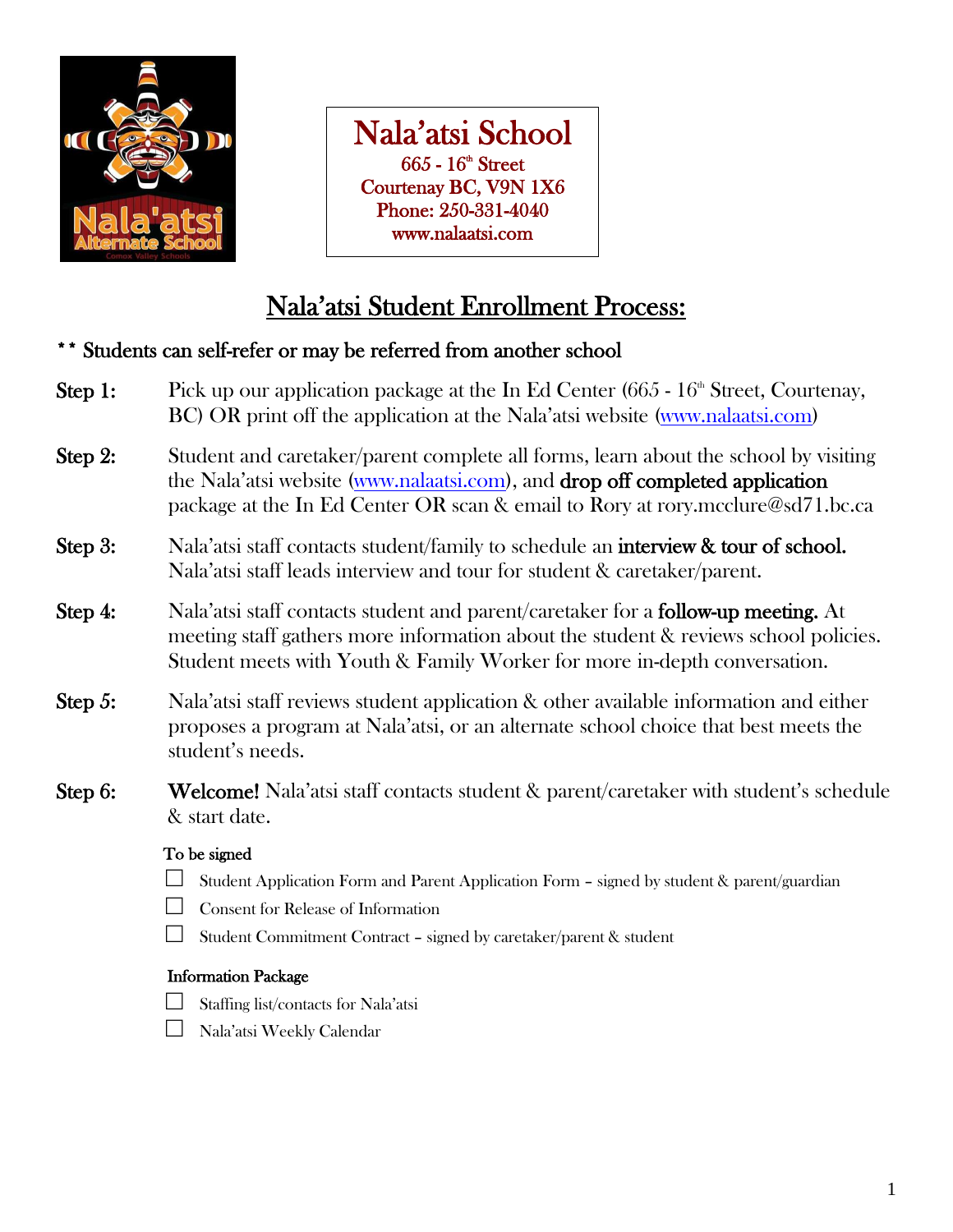

### School District 71 (Comox Valley) Student Application for Nala'atsi School

 *\*\*\* This form must be filled out by the student*

### **A. PERSONAL INFORMATION**

| NAME: |                                                                                       |                                                      |  |  |  |
|-------|---------------------------------------------------------------------------------------|------------------------------------------------------|--|--|--|
|       | (Middle Names)<br>(First Name)                                                        | (Last Name)                                          |  |  |  |
|       |                                                                                       |                                                      |  |  |  |
|       |                                                                                       |                                                      |  |  |  |
|       |                                                                                       |                                                      |  |  |  |
|       |                                                                                       |                                                      |  |  |  |
|       |                                                                                       |                                                      |  |  |  |
|       | Other Caregiver(s): $\qquad \qquad$                                                   |                                                      |  |  |  |
|       | Do you have siblings? $Y/N$ How many? Brothers $\_\_\&$ Sisters $\_\_\_\$             |                                                      |  |  |  |
|       | Both parents $\square$<br>Do you live with?                                           | Mom $\Box$<br>Dad $\Box$<br>Other:                   |  |  |  |
|       | Please describe if "other" (e.g.: relatives/friends/foster home, on your own, etc.):  |                                                      |  |  |  |
|       |                                                                                       |                                                      |  |  |  |
|       |                                                                                       |                                                      |  |  |  |
|       | Are you working? $Y / N$                                                              | Any shifts during school hours? $Y / N$ If so, when? |  |  |  |
| В.    | <b>SCHOOL BACKGROUND</b>                                                              |                                                      |  |  |  |
|       |                                                                                       |                                                      |  |  |  |
|       | Last Grade Completed:                                                                 | Are you in school now? $Y / N$                       |  |  |  |
|       | If not, why? (home school, legal, financial, geographical, physical or mental health) |                                                      |  |  |  |
|       |                                                                                       |                                                      |  |  |  |
|       | What have you strongly liked about your previous schools?                             |                                                      |  |  |  |
|       |                                                                                       |                                                      |  |  |  |
|       |                                                                                       |                                                      |  |  |  |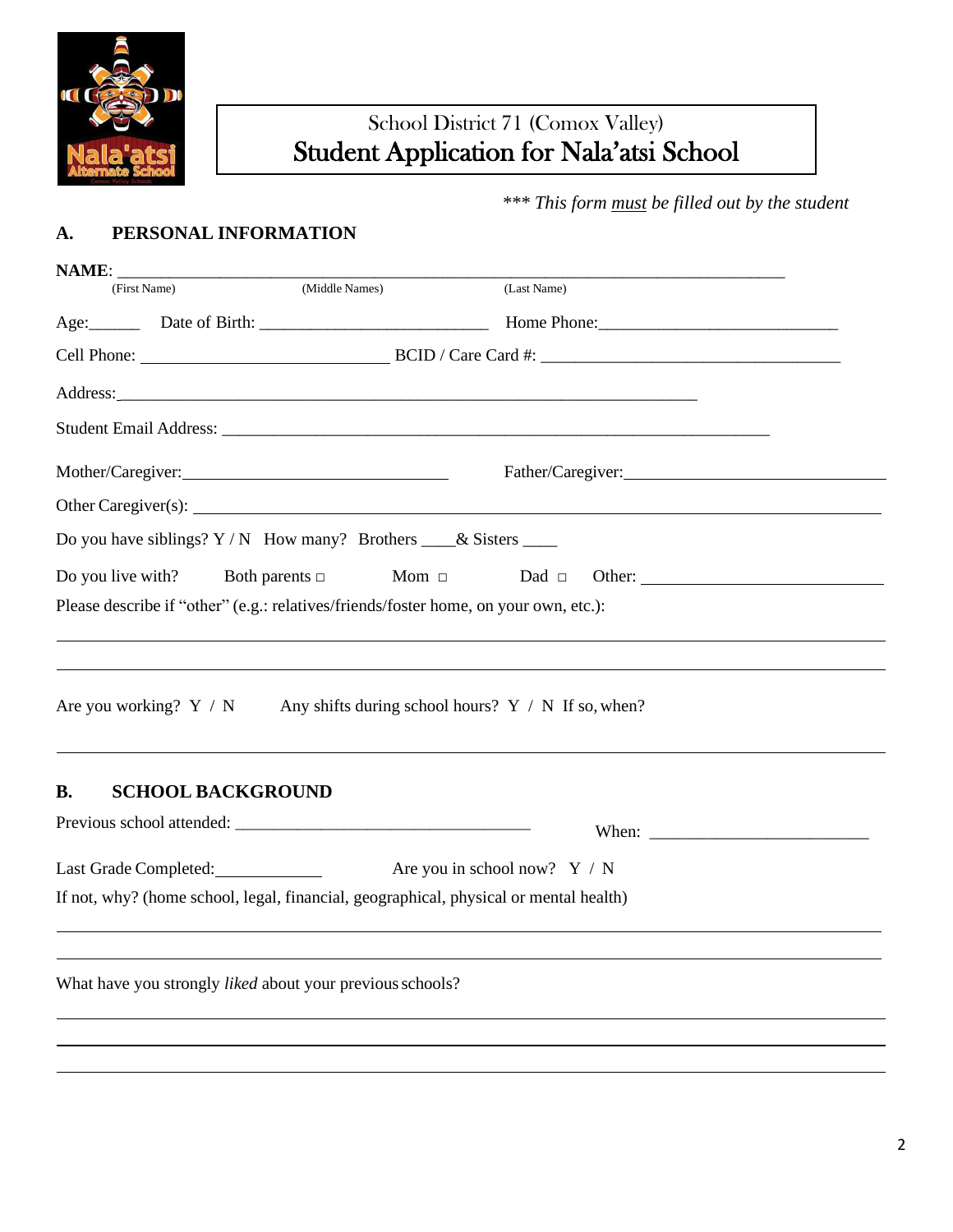Have you checked out the website and watched the Nala'atsi introduction video? (If not, please go to [www.nalaatsi.com\)](http://www.nalaatsi.com/) Does the school seem like a good fit for you? Do you have any questions about Nala'atsi?

Students at Nala'atsi work independently and at their own pace. Have you had success working independently before? What motivates you to learn and to finish school work?

How do you feel about group outings? Have you experienced being part of a team or group? Explain.

How do you learn best? (Visual learner, hands-on, multi-media, quiet environment, one-on-one support, etc).

Are you able to ask for help when you need it?

How do you feel about trying new things? (Ie. Sweat Lodge, canoeing, cooking, etc)

### **C. REASON FOR APPLYING**

Why do you want to attend Nala'atsi? What do you hope to get from this school experience?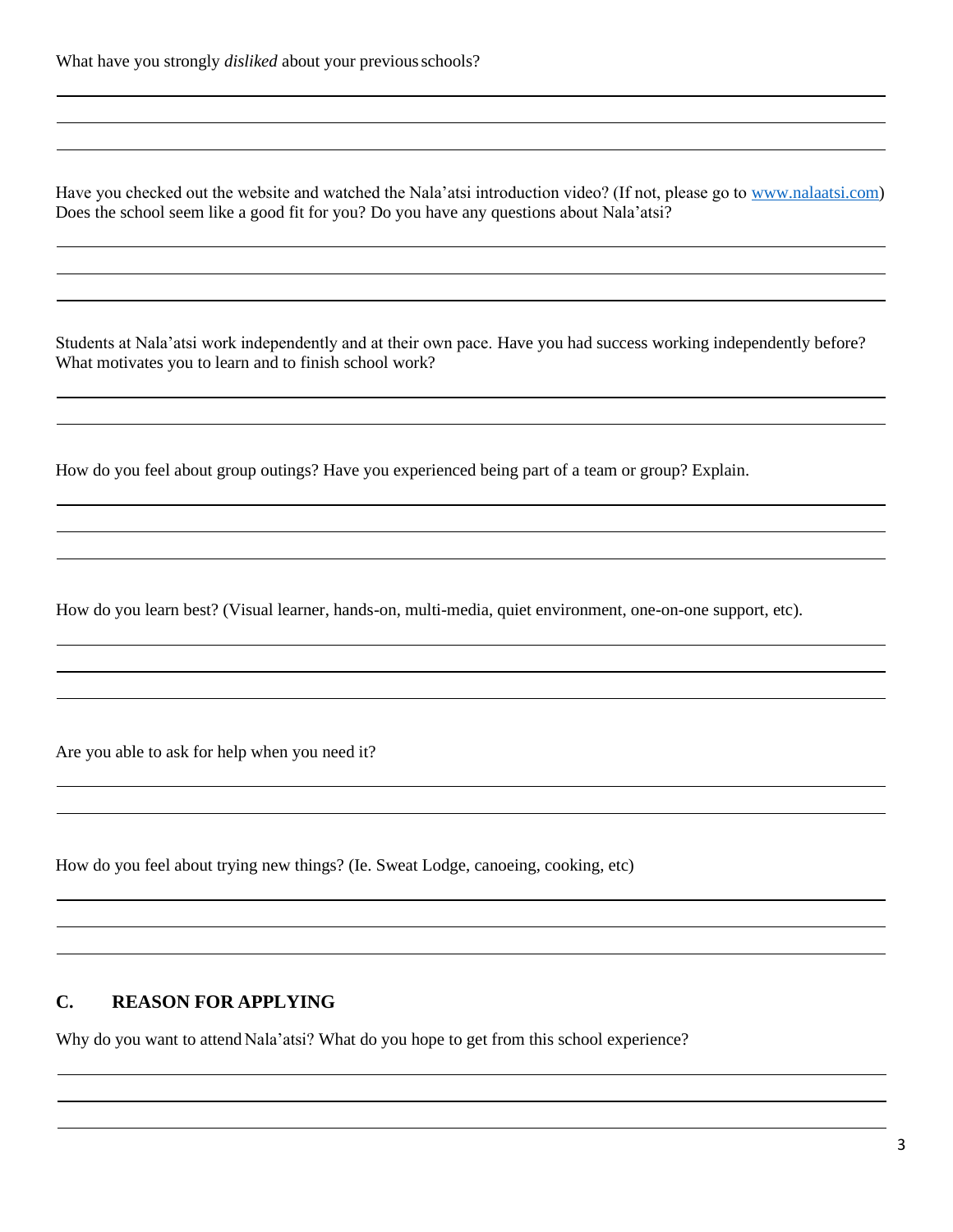Is graduating important to you? What are you hoping to finish academically this year (ie 'Grade 10', 'half of my grade 11 courses')?

### **D. HEALTH**

Do you have any physical health issues?  $Y / N$  If yes, please describe (what do we need to know):

Do you have any mental health issues?  $Y / N$  If yes, please describe (what do we need to know):

Do you have any allergies?  $Y / N$  If yes, please list:

Do you take any medications?  $Y / N$  If yes, please list:

### **E. FUTURE GOALS**

What job/career do you hope to have when you finish high school?

| F. | <b>COMMUNITY SUPPORT SERVICES</b> | $\Box$ (This does not apply to me) |
|----|-----------------------------------|------------------------------------|
|    | Please indicate if you have:      |                                    |
|    |                                   |                                    |
|    |                                   | Support worker:                    |

### **G. INDIGENOUS SELF-IDENTIFICATION**

Do you have Indigenous ancestry? Y / N Which Nation(s)? \_\_\_\_\_\_\_\_\_\_\_\_\_\_\_\_\_\_\_\_\_\_\_\_\_\_\_\_\_\_\_\_\_\_\_\_\_\_\_\_\_\_\_\_\_\_

Applicant's Signature: \_\_\_\_\_\_\_\_\_\_\_\_\_\_\_\_\_\_\_\_\_\_\_\_\_\_\_\_\_\_\_\_\_\_\_\_\_\_\_\_\_\_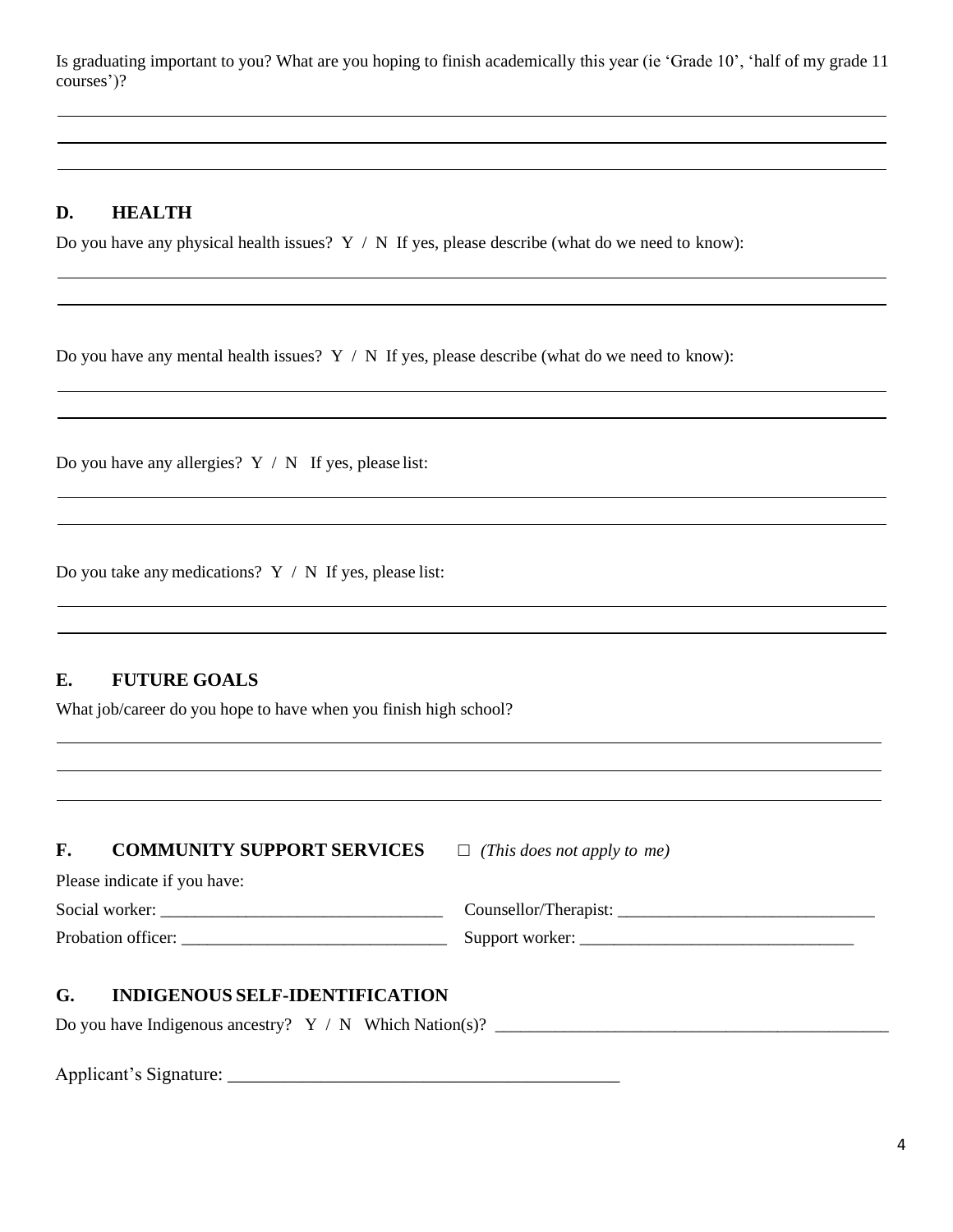

# School District 71 (Comox Valley)<br>Parent/Caretaker Form, Nala'atsi School

Return to: Indigenous Education Centre, 665 16<sup>th</sup> Street, Courtenay, B.C. Phone: (250) 331-4040

#### A. PERSONAL INFORMATION

|                         | Student's Name: |  |
|-------------------------|-----------------|--|
|                         |                 |  |
|                         |                 |  |
|                         |                 |  |
|                         |                 |  |
| Cell #: $\qquad \qquad$ |                 |  |
|                         |                 |  |
|                         |                 |  |
|                         |                 |  |
|                         |                 |  |
|                         |                 |  |
|                         |                 |  |
|                         |                 |  |
|                         |                 |  |
|                         |                 |  |
| Cell #:                 |                 |  |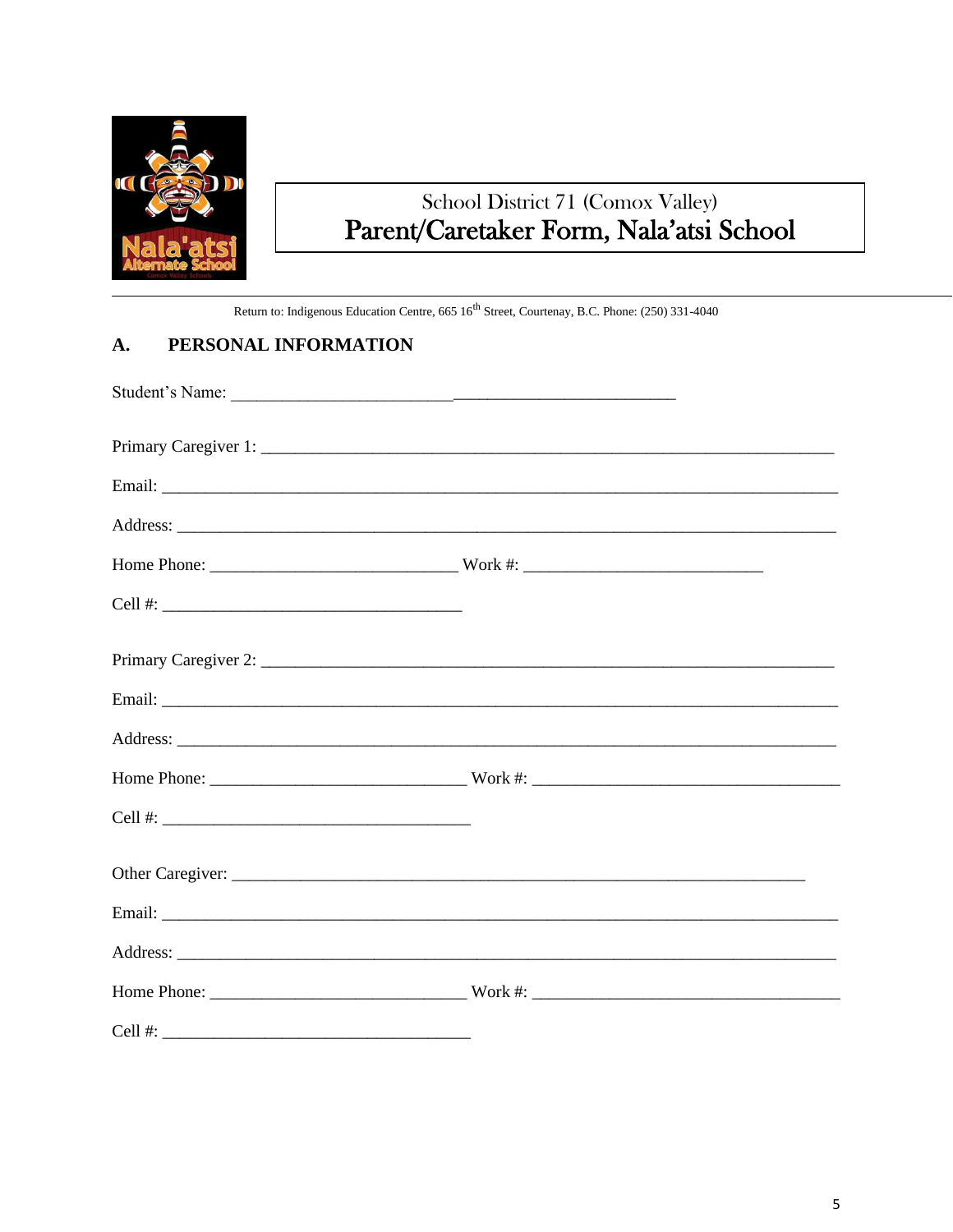### *B.* **EMERGENCY INFORMATION**

In an emergency (earthquake, illness or accident, etc) the school requires the name and phone number of at least two contacts to whom your child may be released if no guardian is available.

### **C. BACKGROUND INFORMATION**

Why do you think that Nala'atsi is a good fit for your child?

Please describe how you feel Nala'atsi can best assist your child to succeed.

Is there anything we need to know that would assist us in providing the most suitable educational program for your child (physical, psychological, academic challenges)? Has your child received testing of any kind (ie.psycho-educational report) or had an IEP (individualized education plan) in place?

\_\_\_\_\_\_\_\_\_\_\_\_\_\_\_\_\_\_\_\_\_\_\_\_\_\_\_\_\_\_\_\_\_\_\_\_\_\_\_\_\_\_\_\_\_\_\_\_\_\_\_\_\_\_\_\_\_\_\_\_\_\_\_\_\_\_\_\_\_\_\_\_\_\_\_\_\_\_\_\_ \_\_\_\_\_\_\_\_\_\_\_\_\_\_\_\_\_\_\_\_\_\_\_\_\_\_\_\_\_\_\_\_\_\_\_\_\_\_\_\_\_\_\_\_\_\_\_\_\_\_\_\_\_\_\_\_\_\_\_\_\_\_\_\_\_\_\_\_\_\_\_\_\_\_\_\_\_\_\_\_ \_\_\_\_\_\_\_\_\_\_\_\_\_\_\_\_\_\_\_\_\_\_\_\_\_\_\_\_\_\_\_\_\_\_\_\_\_\_\_\_\_\_\_\_\_\_\_\_\_\_\_\_\_\_\_\_\_\_\_\_\_\_\_\_\_\_\_\_\_\_\_\_\_\_\_\_\_\_\_\_

\_\_\_\_\_\_\_\_\_\_\_\_\_\_\_\_\_\_\_\_\_\_\_\_\_\_\_\_\_\_\_\_\_\_\_\_\_\_\_\_\_\_\_\_\_\_\_\_\_\_\_\_\_\_\_\_\_\_\_\_\_\_\_\_\_\_\_\_\_\_\_\_\_\_\_\_\_\_\_\_

\_\_\_\_\_\_\_\_\_\_\_\_\_\_\_\_\_\_\_\_\_\_\_\_\_\_\_\_\_\_\_\_\_\_\_\_\_\_\_\_\_\_\_\_\_\_\_\_\_\_\_\_\_\_\_\_\_\_\_\_\_\_\_\_\_\_\_\_\_\_\_\_\_\_\_\_\_\_\_\_ \_\_\_\_\_\_\_\_\_\_\_\_\_\_\_\_\_\_\_\_\_\_\_\_\_\_\_\_\_\_\_\_\_\_\_\_\_\_\_\_\_\_\_\_\_\_\_\_\_\_\_\_\_\_\_\_\_\_\_\_\_\_\_\_\_\_\_\_\_\_\_\_\_\_\_\_\_\_\_\_ \_\_\_\_\_\_\_\_\_\_\_\_\_\_\_\_\_\_\_\_\_\_\_\_\_\_\_\_\_\_\_\_\_\_\_\_\_\_\_\_\_\_\_\_\_\_\_\_\_\_\_\_\_\_\_\_\_\_\_\_\_\_\_\_\_\_\_\_\_\_\_\_\_\_\_\_\_\_\_\_

\_\_\_\_\_\_\_\_\_\_\_\_\_\_\_\_\_\_\_\_\_\_\_\_\_\_\_\_\_\_\_\_\_\_\_\_\_\_\_\_\_\_\_\_\_\_\_\_\_\_\_\_\_\_\_\_\_\_\_\_\_\_\_\_\_\_\_\_\_\_\_\_\_\_\_\_\_\_\_\_ \_\_\_\_\_\_\_\_\_\_\_\_\_\_\_\_\_\_\_\_\_\_\_\_\_\_\_\_\_\_\_\_\_\_\_\_\_\_\_\_\_\_\_\_\_\_\_\_\_\_\_\_\_\_\_\_\_\_\_\_\_\_\_\_\_\_\_\_\_\_\_\_\_\_\_\_\_\_\_\_ \_\_\_\_\_\_\_\_\_\_\_\_\_\_\_\_\_\_\_\_\_\_\_\_\_\_\_\_\_\_\_\_\_\_\_\_\_\_\_\_\_\_\_\_\_\_\_\_\_\_\_\_\_\_\_\_\_\_\_\_\_\_\_\_\_\_\_\_\_\_\_\_\_\_\_\_\_\_\_\_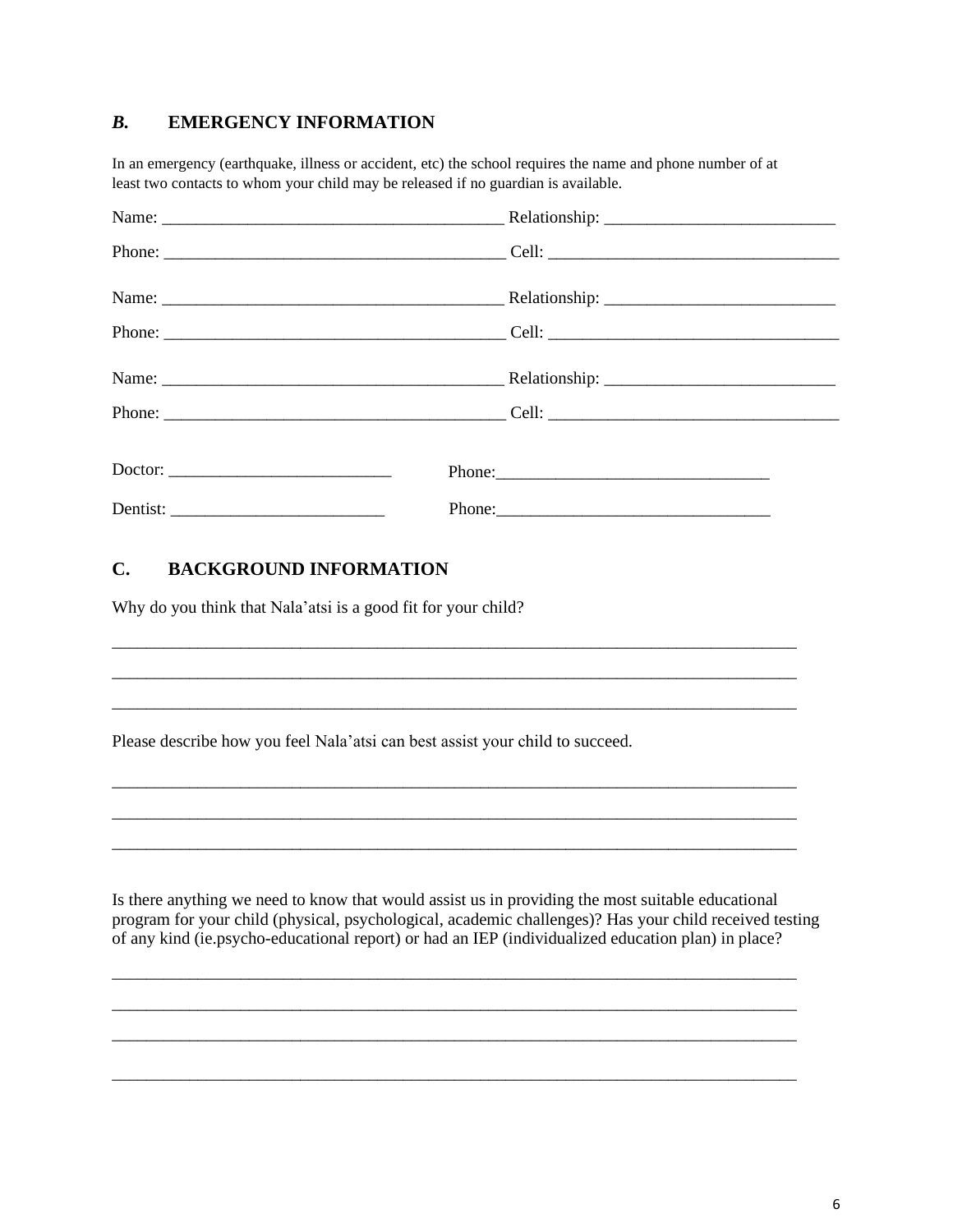### **D. PARENTAL CONSENT**

I understand that Nala'atsi School offers a variety of artistic and cultural opportunities, field trips, and community engagements. Some school activities take place at Wachiay Friendship Centre, Courtenay Recreation Lewis Center, as well as other off-site locations.

| Please initial here: |  |  |
|----------------------|--|--|
|                      |  |  |

I hereby give permission for my child to be photographed for the Nala'atsi website, and other student activities.

| Please initial here: |  |  |
|----------------------|--|--|
|                      |  |  |

By signing this form, I am consenting for my child to fully participate in all school activities. I hereby verify the above to be correct and fully support my child's application request to Nala'atsi:

Parent/Guardian Signature

\_\_\_\_\_\_\_\_\_\_\_\_\_\_\_\_\_\_\_\_\_\_\_\_\_\_\_\_\_\_\_\_\_\_\_\_

Date

\_\_\_\_\_\_\_\_\_\_\_\_\_\_\_\_\_\_\_\_\_\_\_\_\_\_\_\_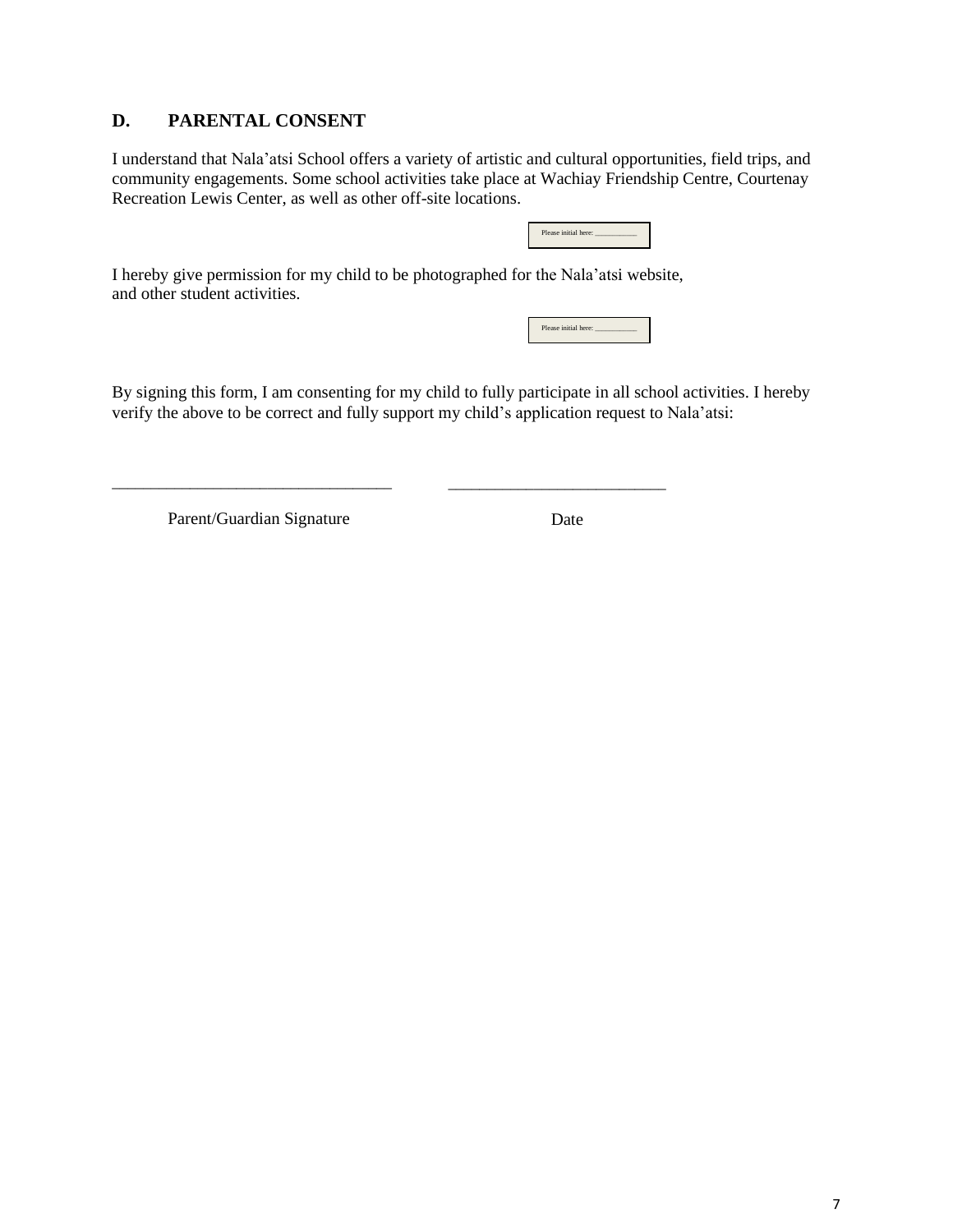

## Nala'atsi Student Commitment Contract



Please read all items carefully before signing. I, *\_\_\_\_\_\_\_\_\_\_\_\_\_\_\_\_\_\_\_\_\_\_\_\_\_\_\_\_\_\_\_\_\_\_\_\_\_\_\_\_*, commit myself to the following in order to give myself the best chance at being successful at Nala'atsi.

ATTEND: Attendance is essential to your success at Nala'atsi. If you can't make it to school, it's your responsibility to let us know before 9am. Consistently good attendance will open up all kinds of amazing opportunities; consistently poor attendance could result in you losing your position at Nala'atsi.

RESPECT: Make sure to communicate respect to those around you: your peers, Nala'atsi staff, Elders, any guests we have at the school, and also yourself. Be respectful of the neighbourhood and respect our community when we're on school outings. Conduct yourself like an adult inside and outside of the school.

HARD WORK: Our work blocks are Monday-Thursday mornings. Work blocks rarely last longer than an hour. We believe that everyone can try their best to focus & be productive for an hour. This is your time to work, and as long as you are trying your best we'll do everything we can to support you. That being said, we will not tolerate you doing nothing, distracting others, or consistently wasting time.

**TRY TRY TRY!** Be adventurous, participate, don't reject things immediately. We provide a ton of incredible opportunities for students. We need you to be able to say 'yes' to these opportunities, even if it means going outside of your comfort zone on occasion. Being a student here means that you are agreeing to participate in school activities outings, mental health workshops, cultural activities and so on. You receive credit for everything you participate in, so it also just makes sense. By having a good attitude & participating you can complete all of your elective credits.

CONNECT TO CULTURE: We are a school for students with Indigenous ancestry. Indigenous practices and cultural ways are central to everything we do at Nala'atsi. We expect students to participate in the amazing cultural opportunities that are available here. Once again, we need you to be able to say 'yes' to new experiences.

CONTRIBUTE: Your voice, your thoughts, your interests. Expect a lot from yourself, staff, everyone; make this school your own and get everything you want out of it. We listen to your input, and we try to include your interests & passions in the program. We also expect you to contribute some of your time to the school – through helping with food preparation, clean-up, recycling, etc.

COMMUNICATION: We can't read minds. It's your job to let people know where you're at - especially if you're in a bad mood/had a rough night/etc. We accept that you are human, but you need to communicate with everyone in a responsible & respectful way.

DRUG POLICY: Zero tolerance. If you're under the influence OR have drugs in your possession we are obligated to report it to the school district.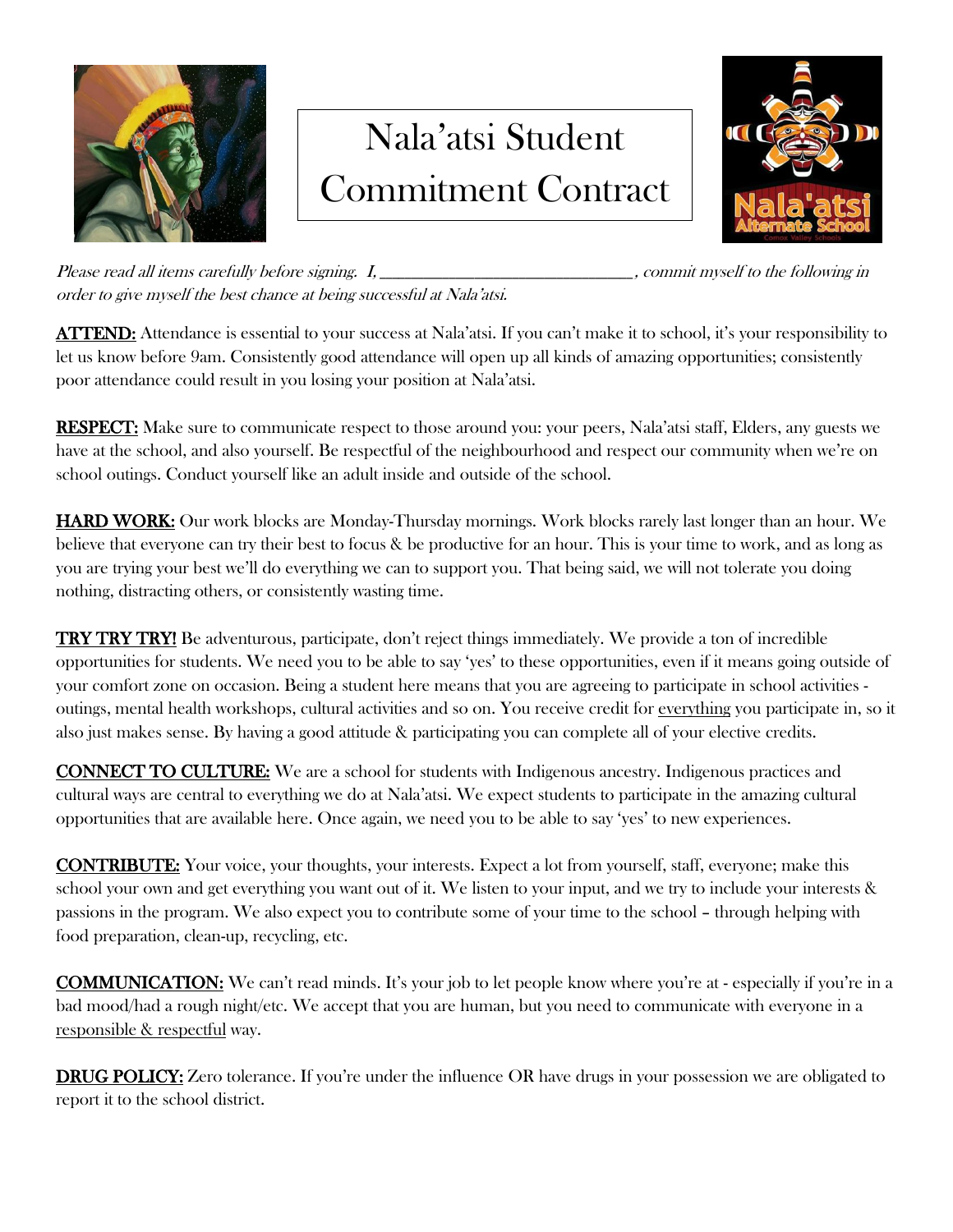RESPECTING STAFF: We give you respect and support you in every way we can. We feed you. We drive you places and give you brilliant life experiences. We ask that you communicate with us in a kind and respectful way. It's also really awesome when students express their appreciation for the things we do.

GENERAL NO'S: Judgement, mockery, insults, violence (obviously). Discrimination of any kind: sexism, homophobia, racism, etc. Nala'atsi students are remarkably tolerant and open-minded, and we aim to keep it that way.

LUNCH: Preparing food and eating meals together is a huge part of our school. We ask that you sit down with us at the table for at least 15 minutes and have lunch with the whole gang. Sharing meals is one of the ways we develop relationships & maintain our little community. Also, there are no electronic devices in kitchen.

### CELL PHONE POLICY: (To be discussed with students individually)

COMMUNITY: As mentioned above, Nala'atsi is a like small community. We spend a lot of time together, which means we're able to share many incredible experiences. If you'd prefer to attend a school where you simply work by yourself and complete coursework (which is totally respectable) Nala'atsi is probably not a good fit for you. If you are open to being part of a supportive school community, participating in the awesome opportunities available, and also contributing to your school you will have a very successful experience here.

| ◠ |  |
|---|--|
|   |  |